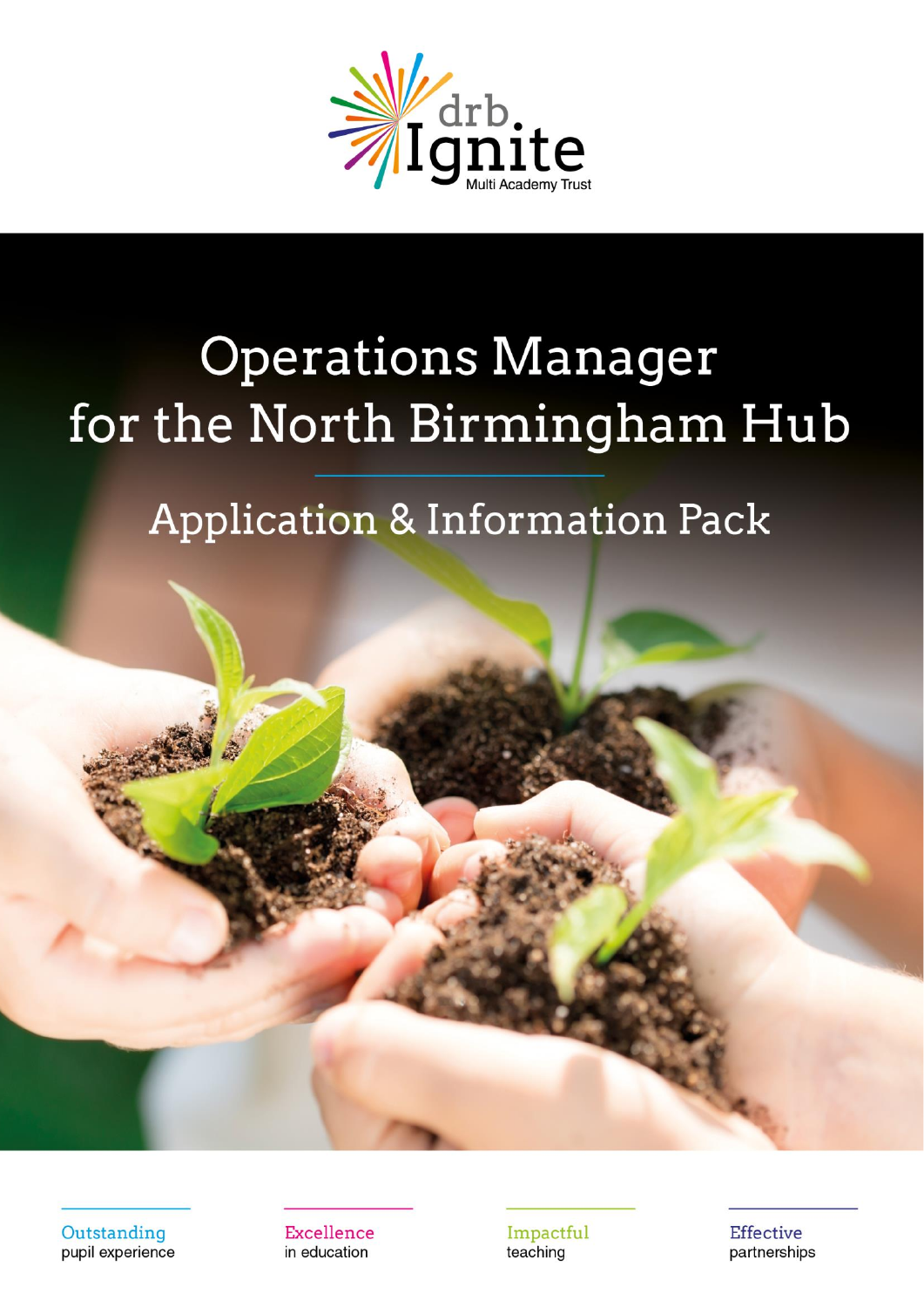

## **Contents:**

| <b>Introduction from the Chief Executive and Trust Chair</b> | 1.0  |
|--------------------------------------------------------------|------|
| <b>Advert</b>                                                | 2.0  |
| <b>About our Trust</b>                                       | 3.0  |
| <b>Our Schools</b>                                           | 4.0  |
| Our operating principles and values                          | 5.0  |
| <b>Job Description and Person Specification</b>              | 6.0  |
| <b>Job Description</b>                                       | 7.0  |
| <b>Person Specification</b>                                  | 8.0  |
| How to make an application                                   | 9.0  |
| <b>Deadline for applications</b>                             | 10.0 |
| <b>Interview Dates</b>                                       | 11.0 |
| <b>Start date</b>                                            | 12.0 |

Excellence in education

Impactful<br>teaching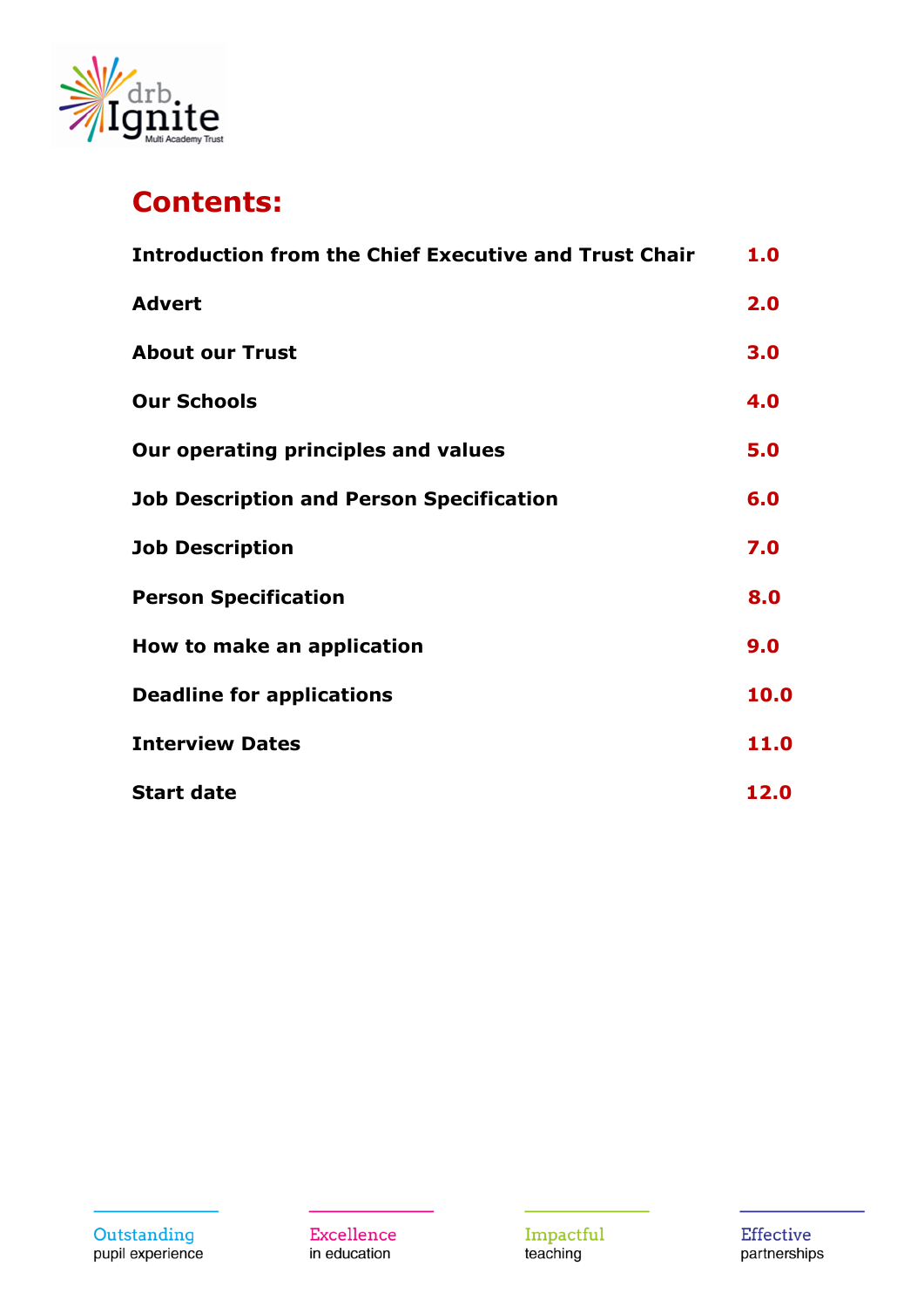

## **1.0 Introduction from the Chief Executive and Trust Chair**

On behalf of the Trust Board, we would like to thank you for your interest in this new opportunity for the role of **Operations Manager for the North Birmingham Hub.**

The Operations Manager is a hugely important role, working alongside senior colleagues to provide full operations support to Audley Primary School and the Oval School within the North Birmingham Hub of the Trust.

You will work closely with the Director of Finance and Operations (DOF) and his team to provide the full range of administrative, clerical, and operational support.

This information pack has been developed to provide you with more information about the post and what is needed to make an application. Within the pack, there is further detail of the role, a job description, person specification and the application process.

We hope that it will encourage you to submit an application.

We wish you every success and thank you for expressing interest in this exciting post.

Best wishes



Rob Bowater **David Sheldon Chief Executive Trust Chair**



Sheld-

Excellence in education

Impactful teaching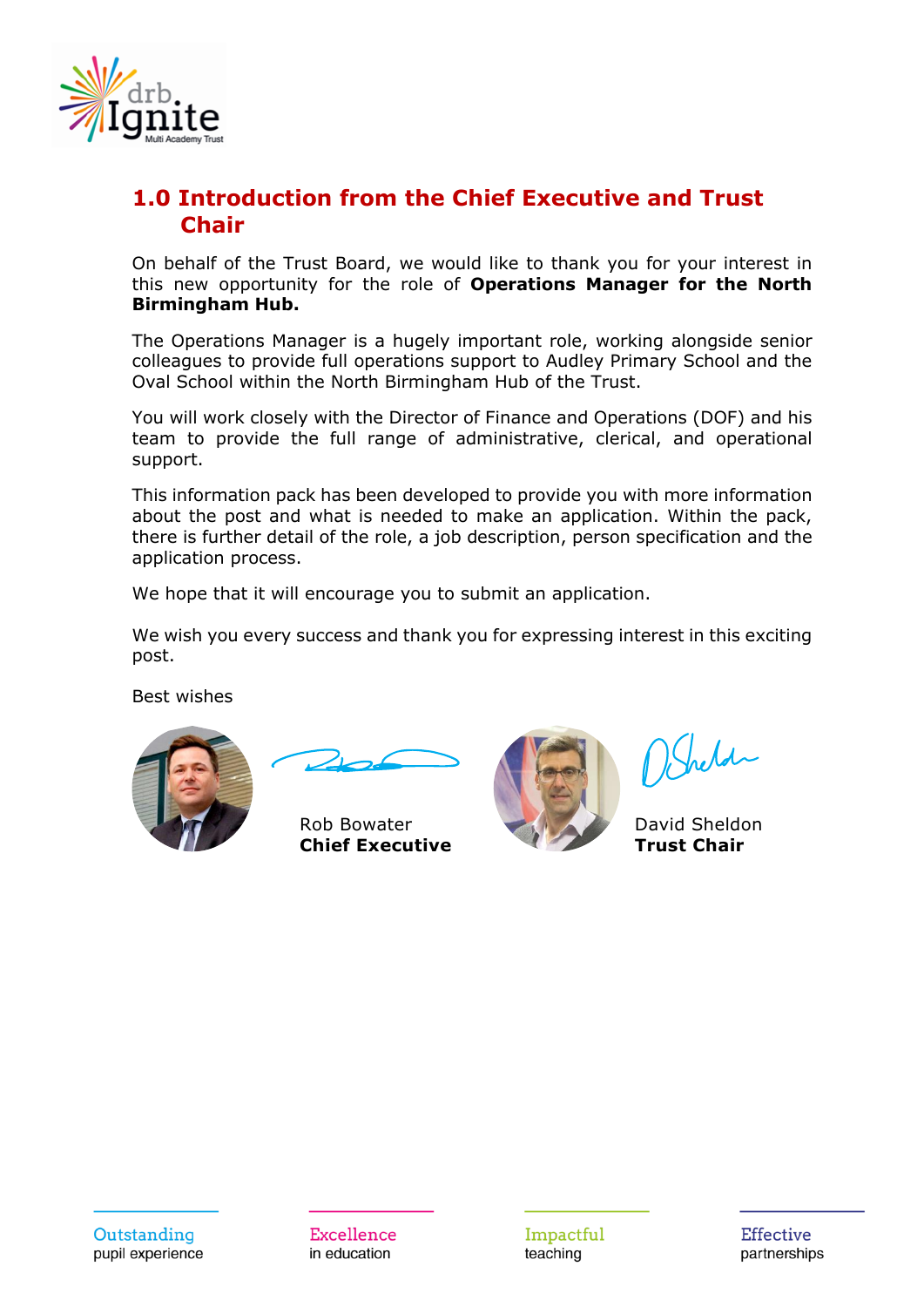

## **2.0 Advert**

### **Operations Manager for the North Birmingham Hub**

**Salary:** Grade 5/6 Scale Point 38 - 44 (£42,614 - £49,202 FTE)

**Hours:** 37 hours per week

**Responsible to:** Director of Finance and Operations

**Duration of Post:** Permanent (on successful completion of 6-month probationary period)

**Working Weeks:** This is a term-time only position

**Location:** Audley Primary / The Oval School

**Start Date:** September 2022

drb Ignite Multi Academy Trust has a vision for children:

#### **'***all pupils achieve the highest standard of educational outcomes regardless of circumstance or background'*

#### **Are you an experienced and confident business manager looking for your next challenge?**

This is a unique opportunity to apply for this exciting new role, working across both Audley Primary School and The Oval school. The successful candidate will work alongside senior colleagues to provide full operations support to the schools.

We are seeking an exceptional individual who is positive, efficient, innovative, and highly organised to fulfil the role of Operations Manager to the North Birmingham Hub. The post holder will be required to support, organise and manage the administration teams across both schools, support systems and other activities that enable the effective running of the Hub.

You will also be expected to communicate regularly with the Trust Executive Team with any Trust projects or day to day activities to support the wider Trust strategies.

You will have excellent organisational and communication skills and will be able to build strong working relationships and influence the work of others. You will also be flexible, self-motivated, and resilient.

The Senior Administrator will work in such areas as Finance, HR, Estates management, GDPR compliance and other adhoc activities to support the wider Trust. This may on occasions require working outside of regular hours.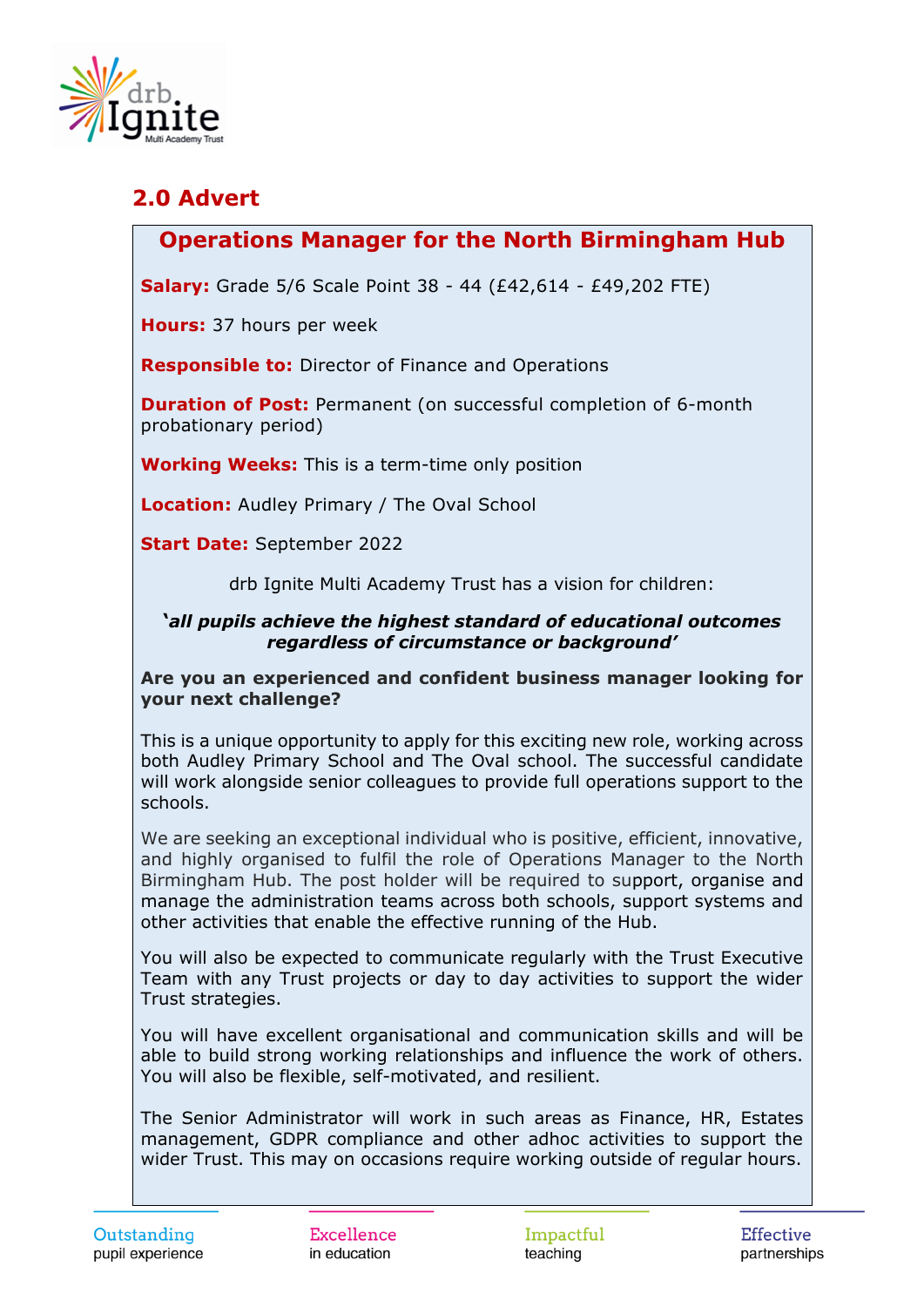

Line management will be through the Director of Finance and Operations, although some task management will be via the Headteacher of both Audley Primary School and The Oval School.

Completed application forms should be sent to: **Julie Gouldbourn, Director of HR, recruitment@drbignitemat.org.**

Closing date for applications: Monday  $27<sup>th</sup>$  June 2022 - 12.00pm

Interview date: w/c 4<sup>th</sup> July 2022

*drb Ignite Multi Academy Trust is absolutely committed to safeguarding and promoting the welfare of children and adults through Safer Recruitment processes. The Trust expects all staff and volunteers to share this commitment. DBS checks will be required for this post. The Trust welcomes diversity and is committed to equal opportunity.*

Excellence in education

Impactful teaching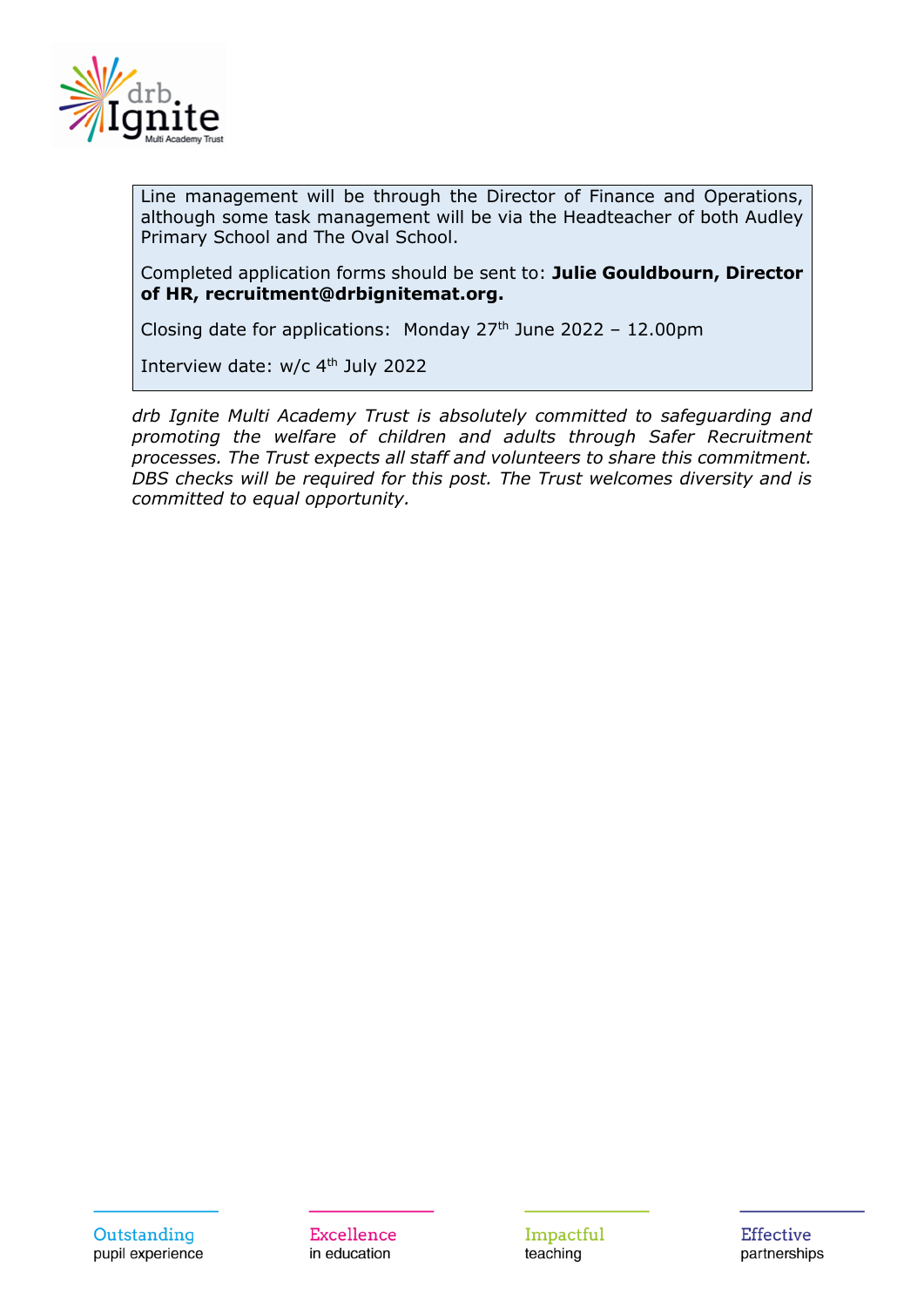

## **3.0 About our Trust**

## **'All pupils achieve the highest standard of educational outcomes regardless of circumstance or background'**

The drb Ignite Trust was founded in October 2014 and is an ambitious and growing academy sponsor focused on leading educational improvement across its family of schools. As a Trust, we are clear about the central role of strong school leadership in achieving and sustaining this ambition for all pupils.

We are a primary phase Trust operating nine schools across Birmingham and Dudley (eight community schools and one Church of England school). Our central Trust office is located in Brindley Place, City Centre, Birmingham.

As a developing Trust we have plans for further growth within the West Midlands area. We are currently a £20m a year organisation providing a good education to more than 3,100 children.

Please visit our website for more information about the Trust and its schools **[www.drbignitemat.or](http://www.drbignitemat./)g**.

## **4.0 Our schools**



Outstanding pupil experience **Excellence** in education

Impactful teaching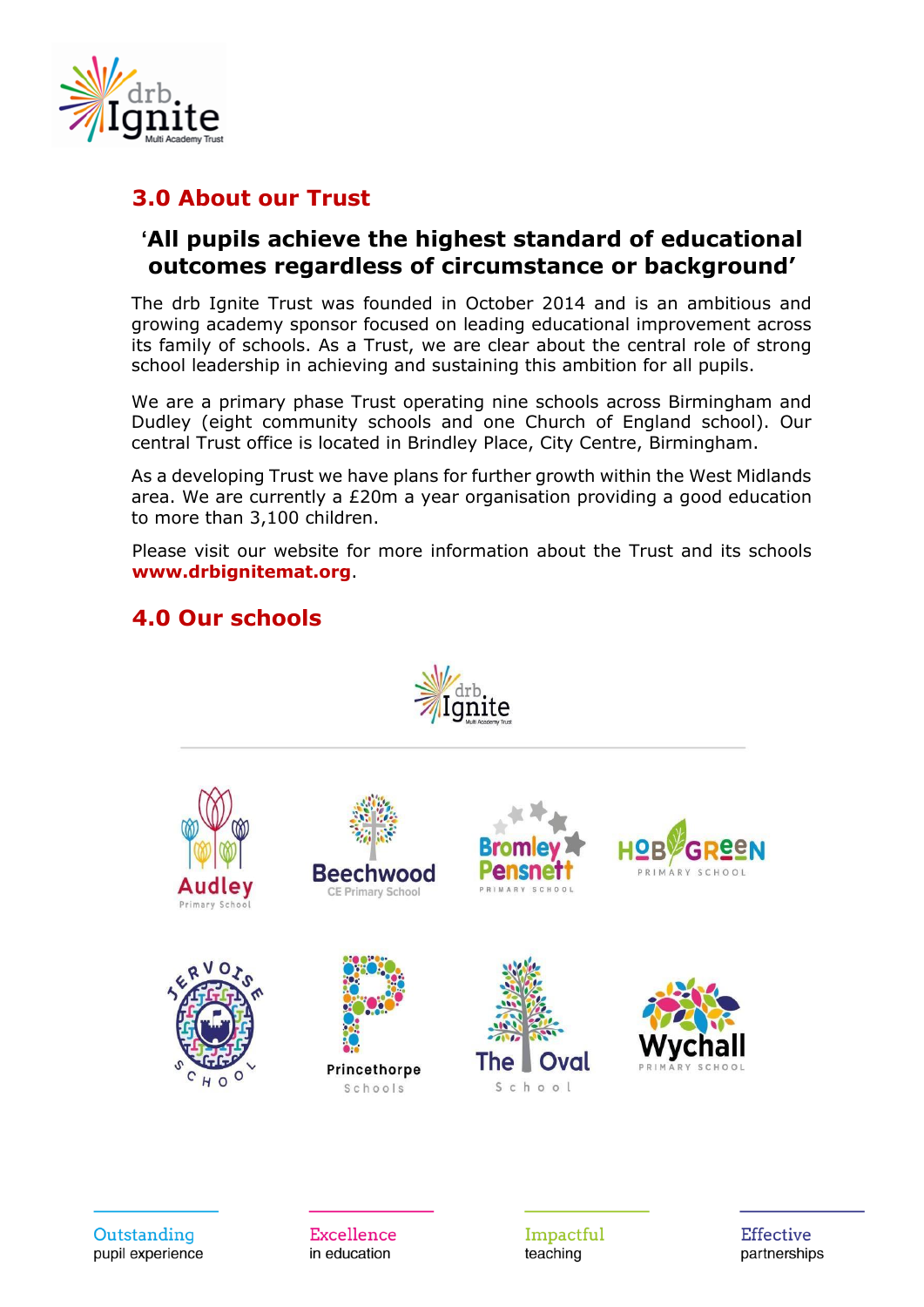

## **5.0 Our operating principles and values**

As a collaborative Trust, we have shared values that are critical to our vision and approach. They articulate how we work together.



The Trust is committed to achieving equality of opportunity in its services to school communities and in its employment practices. All employees are expected to comply with and to promote its equality policies, to undertake equalities training and to challenge racism, prejudice, and discrimination of any type.

At all times we work together to:

- take a dynamic approach to driving continuous improvement in teaching and learning
- listen to the voice of pupils, parents, staff, trustees and other stakeholders
- support schools to work together to improve the quality of teaching, curriculum provision and leadership
- develop our leaders to inspire and influence others, leading by example and playing an active part in wider Trust improvement
- create outward facing schools that engage with local, national and international partnerships to access expertise, professional development and improvement support

We believe our culture and ethos of achievement and aspiration supports **every pupil** to succeed and look forward to a bright and fulfilling future.

Excellence in education

Impactful teaching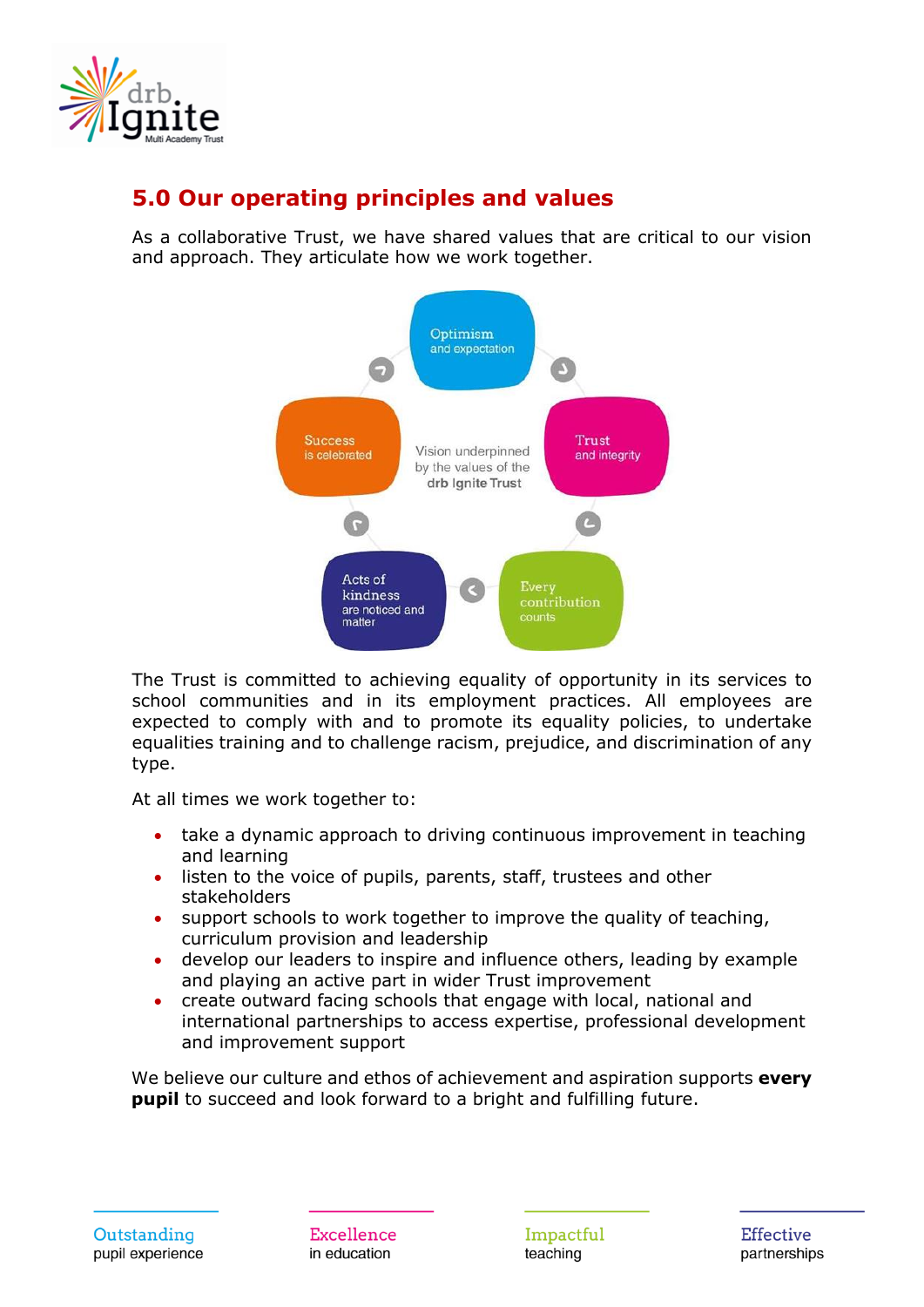

## **6.0 Job Description and Person Specification**

**Post title:** Trust Operations Manager

**Salary:** Grade 5/6 Scale Point 38 - 44 (£42,614 - £49,202 FTE)

**Working Weeks:** Term-Time Only

**Contract:** 37 hours (Trust Central Contract) plus employee pension (LGPS)

**Duration of Post:** Permanent (on successful completion of 6-month probationary period)

**Holiday:** This is a term-time only position

**Responsible to:** Director of Finance and Operations

**Location:** Audley Primary / The Oval School

**Start Date:** 1st September 2022

**Primary purpose:** To provide high-quality operations support to the North Birmingham Hub.

**Background:** The North Birmingham Hub comprises of two Trust schools, Audley Primary School and The Oval School. Both Trust schools are located in Stetchford, Birmingham with only 0.7 miles separating each school.

#### **Key relationships:**

**Internal:** Director of Finance and Operations, Director of HR, Director of Estates, Director of IT and Compliance, Headteachers and Senior Leaders.

**External:** Other key partners

Excellence in education

Impactful teaching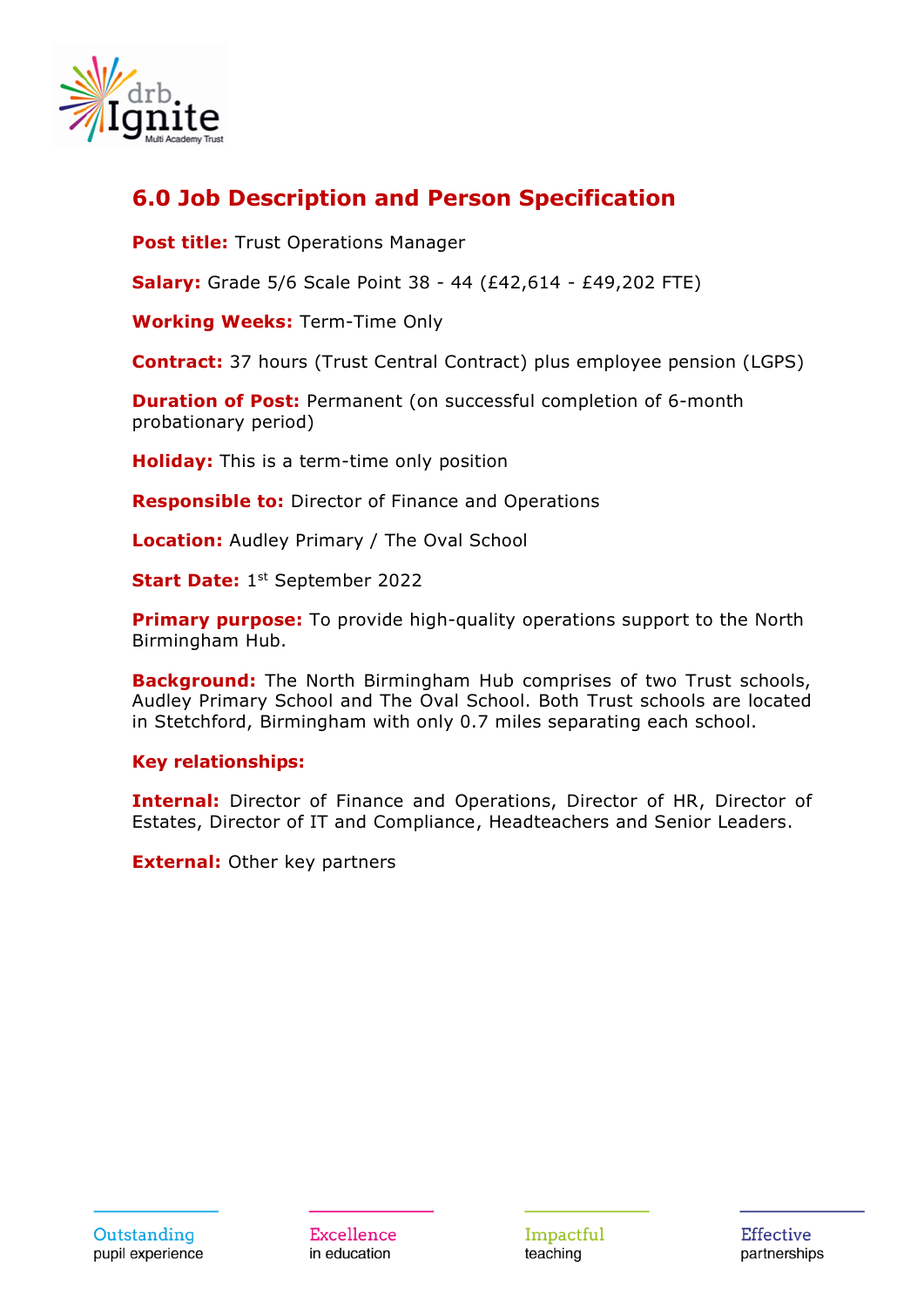

## **7.0 Job Description**

#### **Purpose of role**

The school Operations Manager is responsible for supporting the strategy and operation of the business functions of the North Birmingham Hub, including financial management, health and safety, human resources, compliance and administration.

They will advise on and implement the day-to-day support that enables the school to operate effectively and efficiently, and that allows other members of the leadership team to focus on teaching and learning.

The Operations Manager will also oversee the smooth running of the school offices, line managing the school administration team including completion of their annual appraisal and the management of any absence, wellbeing or staffing concerns.

#### **Key accountabilities:**

#### **Job Purpose**

- To support the Trust executive team with implementing Trust contracts / projects across the schools
- To lead the administrative services within the schools and to work with the Trust Director of Finance and Operations
- To lead and manage the schools' reception and administrative staff which will include all line management and performance management duties
- To liaise with the Trust Estates team to support compliance of the school estates
- To manage, prepare and maintain staff HR personnel records in line with KCSIE and be the point of contact for the Director of HR
- To manage and co-ordinate recruitment in school ensuring that safer recruitment practices are followed at all times
- To act as a role model and lead by example, embracing change and pursuing the best for the school

#### **Main Tasks and Responsibilities**

#### **Administration**

- Plan and organise the work of the administration and reception staff to ensure that all staff are supported and the school presents a welcoming and professional face to the public.
- To effectively line manage the school administration team including completion of their annual appraisal and the management of any absence, wellbeing or staffing concerns.
- To work with the Headteacher and school senior leadership team to provide support for administration tasks as required.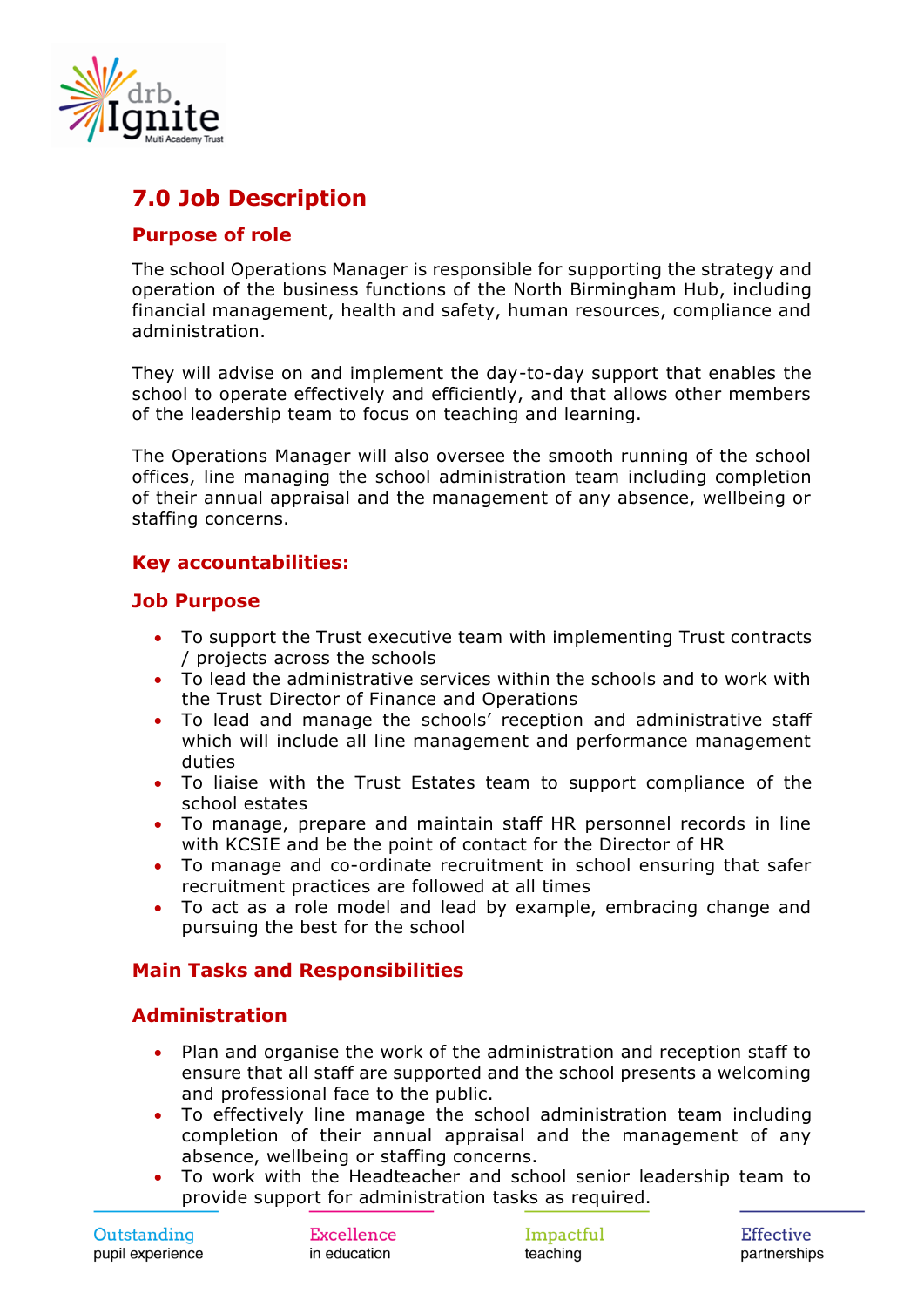

- Complete the annual Staff Workforce Census (SWC) as per the required timescales.
- Oversee schools census returns, ensuring data collected is accurate before submission
- Prepare, update and circulate the necessary annual documentation for safeguarding purposes at the start of each academic year; ensure that all staff are compliant, keeping return details confidentially and securely.
- Liaise with Head of Marketing to ensure the school website is compliant and updated as required
- Report and present to the Director of Estates on any issues (including updates to maintenance/building works, health and safety matters, and any accidents on site)
- Review CPD programme and appraisal framework for all administration and site staff

#### **Finance**

- Contact debtors with outstanding debts (including parents owing money)
- To advise the Headteacher and/or Director of Finance of Finance if fraudulent activities are suspected or uncovered
- To work with the Hub finance officer, ensuring efficient ordering, processing and payment of all goods and services to the school.
- To work in close liaison with the Trust Accountant on any banking queries
- To work in close liaison with the Headteacher and Director of Finance to ensure you have an overview of the financial position of the school.

#### **Human Resources / payroll**

- Regularly liaise with the Director of HR to have knowledge and understanding of all HR processes within the school and Trust.
- Ensure that personnel records are correctly maintained and retained in line with policy and KCSIE having regards for confidentiality and security.
- Be first point of contact for all staff on payroll matters.
- Oversee the management and maintenance of the School's Central Record (SCR). Ensure that appropriate checks, including DBS checks, are completed as per the Trust's requirements.
- Be responsible for the end-to-end recruitment process for all staff vacancies at Audley and The Oval in line with Safer Recruitment Guidelines.
- Ensure all recruitment paperwork is confidentially stored for the appropriate amount of time as per the standard retention guidelines.
- Process all new starters to the school in the correct manner ensuring all necessary new starter documentation is completed and relevant documents sent to payroll.
- Process all contract changes including new starters, leavers and mid contract adjustments in a timely and accurate manner.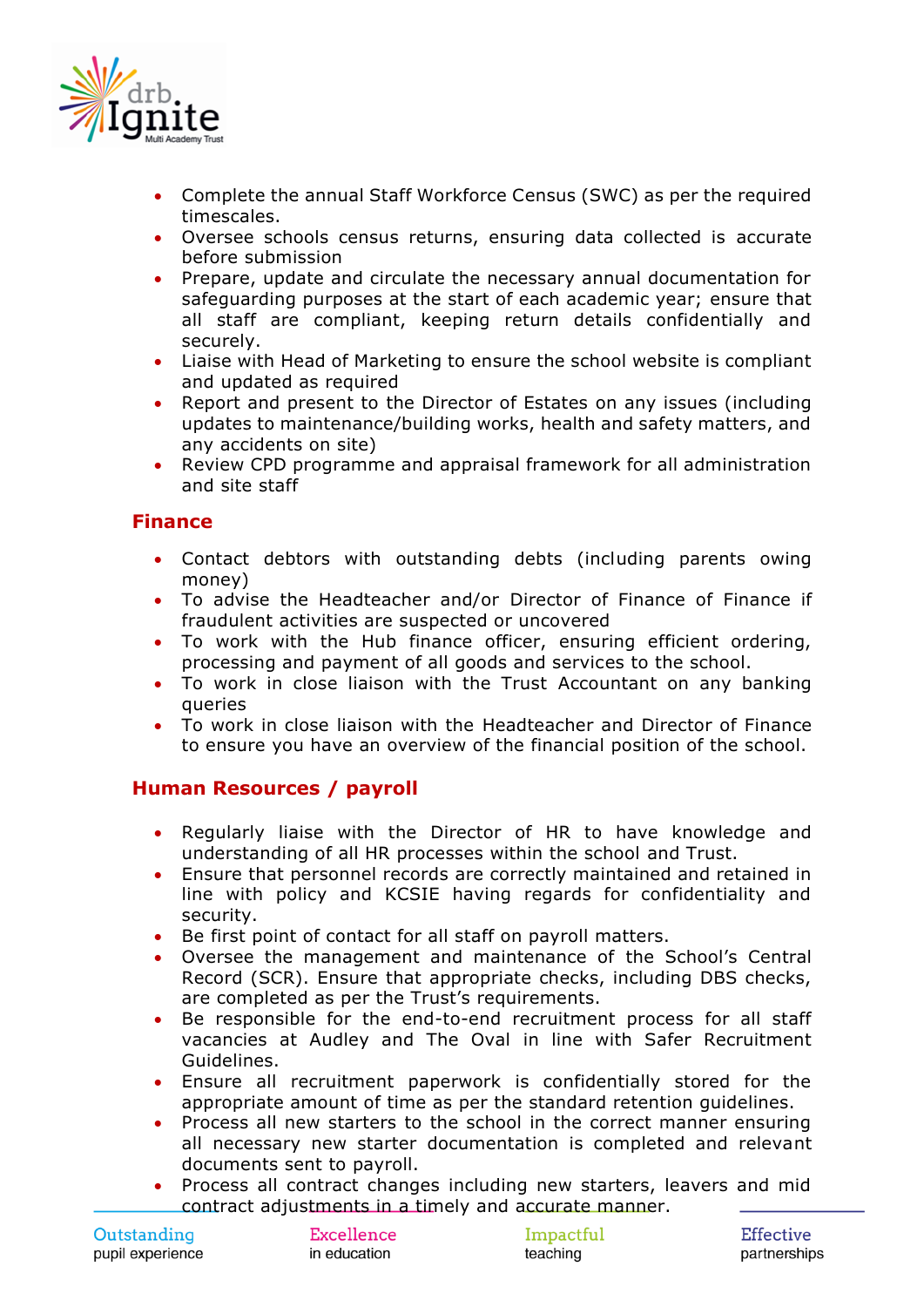

- Ensure all staff absences are accurately recorded in the school and payroll systems
- Monitor staff absence levels and ensure that 'Return to Work' meetings are carried out on the first day back from sickness
- To ensure any absences that that hit trigger points are escalated to the Headteacher and Director of HR as stated within the school policy.
- Liaise with the Headteacher and Director of HR on any complex HR issues at school.
- Maintain up-to-date staff employment files with relevant documentation as they occur
- Be the point of contact with the school payroll service to ensure the schools receives a good service and staff are paid on time and accurately
- Ensure all payroll queries are dealt with in a timely and professional manner. Ensure feedback is given to the employee so that they are aware the matter is being dealt with
- Ensure payroll is actioned in line with procedure including checking payroll reports on a monthly basis
- Process any changes to pay including things such as TLR updates, additional hours, expenses

#### **Premises / Health and Safety**

- To support the Estates team in maintaining a safe environment for all stakeholders
- Make sure health and safety checks and inspections have been carried out
- To act as the school's health and safety coordinator and fire officer including the completion of personal evacuation plans for pupils / staff with disabilities in co-ordination with the school SENCO.
- To plan, instigate and maintain records of fire practice and alarm tests
- To ensure the health and safety policy is implemented at all times, put into practice and is subject to review and assessment at regular intervals.
- To ensure systems are in place to enable the identification of hazards and risk assessments
- To ensure that ancillary services (catering, cleaning etc) are monitored and managed effectively
- To be knowledgeable about health and safety issues specific to the Trust and how they relate to pupils, staff, visitors and contractors
- To work in close liaison with the facilities site team, delegating and monitoring any of the above points
- To monitor, regularly review and update emergency procedures within the school
- To assist in training staff on health and safety issues
- To be the first point of contact for any premises issues at both schools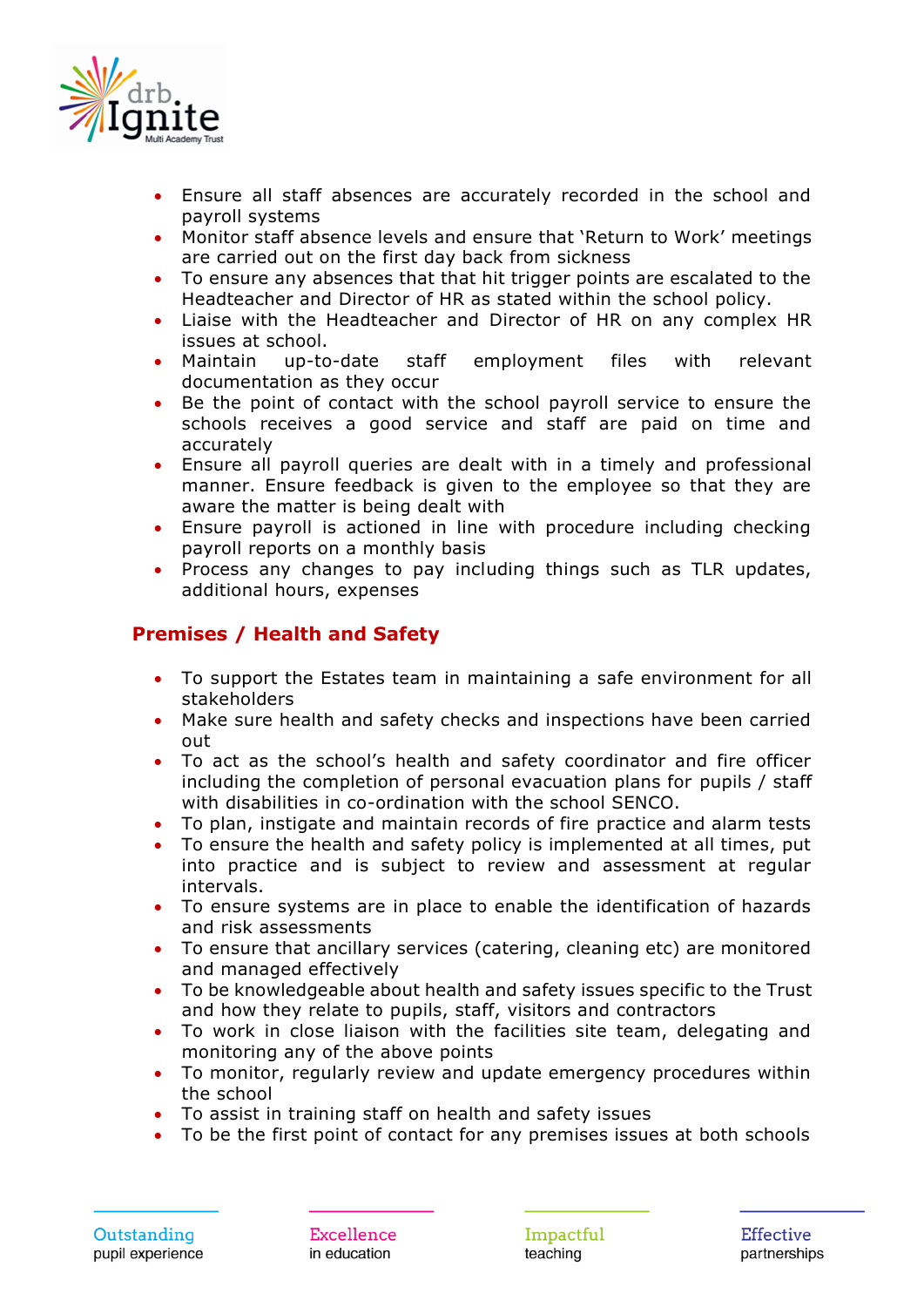

#### **Catering**

• To support the Director of Finance and Operations in managing the catering provision at the school

#### **General**

- To be aware of GDPR and SAR requirements liaising with the Trust Director of IT and Compliance as necessary
- To work as part of a team and support the role of others at all times contributing to the overall work and ethos of the school.
- To undertake personal development through training and other learning activities including performance management, as required.
- Provide advice and guidance to staff, pupils and others as and when required.
- To carry out any other duties as reasonably required to contribute to the smooth running of the school.
- This role requires a strict level of confidentiality which must be maintained at all times.

These duties and responsibilities should not be regarded as neither exclusive nor exhaustive as the post holder may be required to undertake other reasonably determined duties and responsibilities, commensurate with the grading of the post, without changing the general character of the post.

Excellence in education

Impactful teaching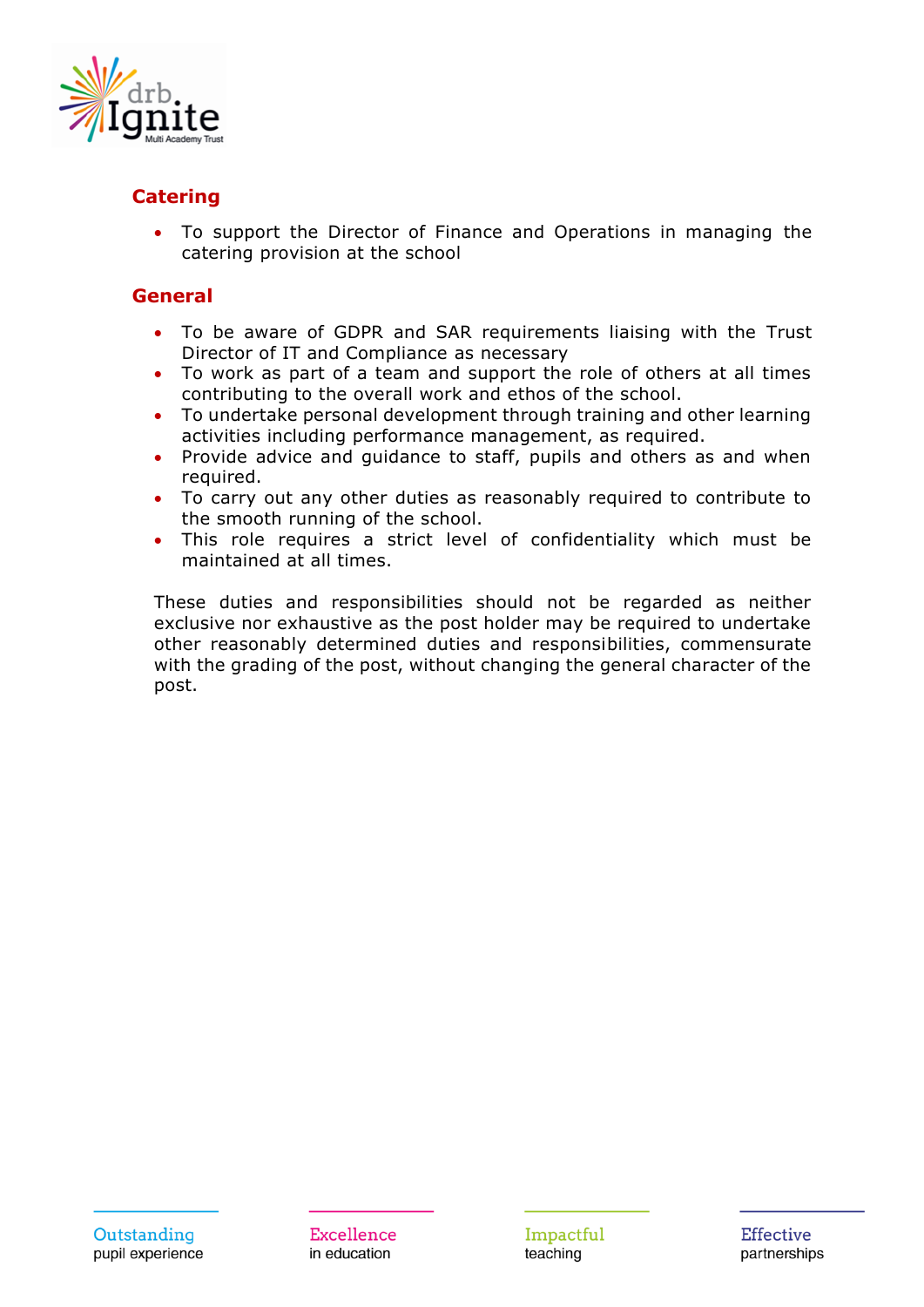

## **8.0 Person Specification**

Attributes required based on job description. **For note**: all attributes are essential, unless indicated in the table as *desirable*.

#### **Key:**

- A Application
- I Interview
- Q Qualifications

| <b>Attributes and experience</b>                                                                                             | <b>Recognised</b><br>through |
|------------------------------------------------------------------------------------------------------------------------------|------------------------------|
| Relevant administrative experience, preferably within a<br>school environment.                                               | A, I                         |
| A working knowledge of Microsoft Office software, e.g.<br>Excel, Word, Powerpoint and Teams.                                 | A, I                         |
| A good standard of numeracy and literacy.                                                                                    | A, I, Q                      |
| Confidentiality as some material will be sensitive.                                                                          | A, I                         |
| Excellent communication skills.                                                                                              | A, I                         |
| Ability to work under pressure and meet deadlines.                                                                           | A, I                         |
| Understanding of Trust and school policies and procedures.                                                                   | A, I                         |
| Working knowledge of school systems for both primary<br>schools and Trusts.                                                  | A, I                         |
| <b>Skills and abilities</b>                                                                                                  | <b>Recognised</b><br>through |
| Outstanding verbal and written communication skills with an<br>ability to present information in a clear and concise manner. | A, I                         |
| Excellent Word and spreadsheet skills.                                                                                       | A, I                         |
| Ability to work well under pressure, prioritise workload and<br>meet deadlines.                                              | A, I                         |
| Attention to detail, including design and formatting.                                                                        | A, I                         |
| Ability to work independently and also as part of a team.                                                                    | A, I                         |
| Skills in listening and the ability to challenge and support<br>colleagues.                                                  | A, I                         |
| Ability to work across the Trust to support colleagues at all<br>levels.                                                     | A, I                         |
| <b>Personal qualities</b>                                                                                                    | <b>Recognised</b><br>through |
| Demonstrates the values of the Trust.                                                                                        | $\frac{A, I}{A, I}$          |
| Willingness to engage in training and personal professional                                                                  |                              |
| development.                                                                                                                 |                              |
| A positive 'can do' attitude and a strong work ethic.                                                                        | $A, I$<br>$A, I$             |
| Occasional attendance at meetings outside of normal<br>hours.                                                                |                              |
| Full driving license and a willingness to travel to other<br>academies within the Trust.                                     | A, I                         |